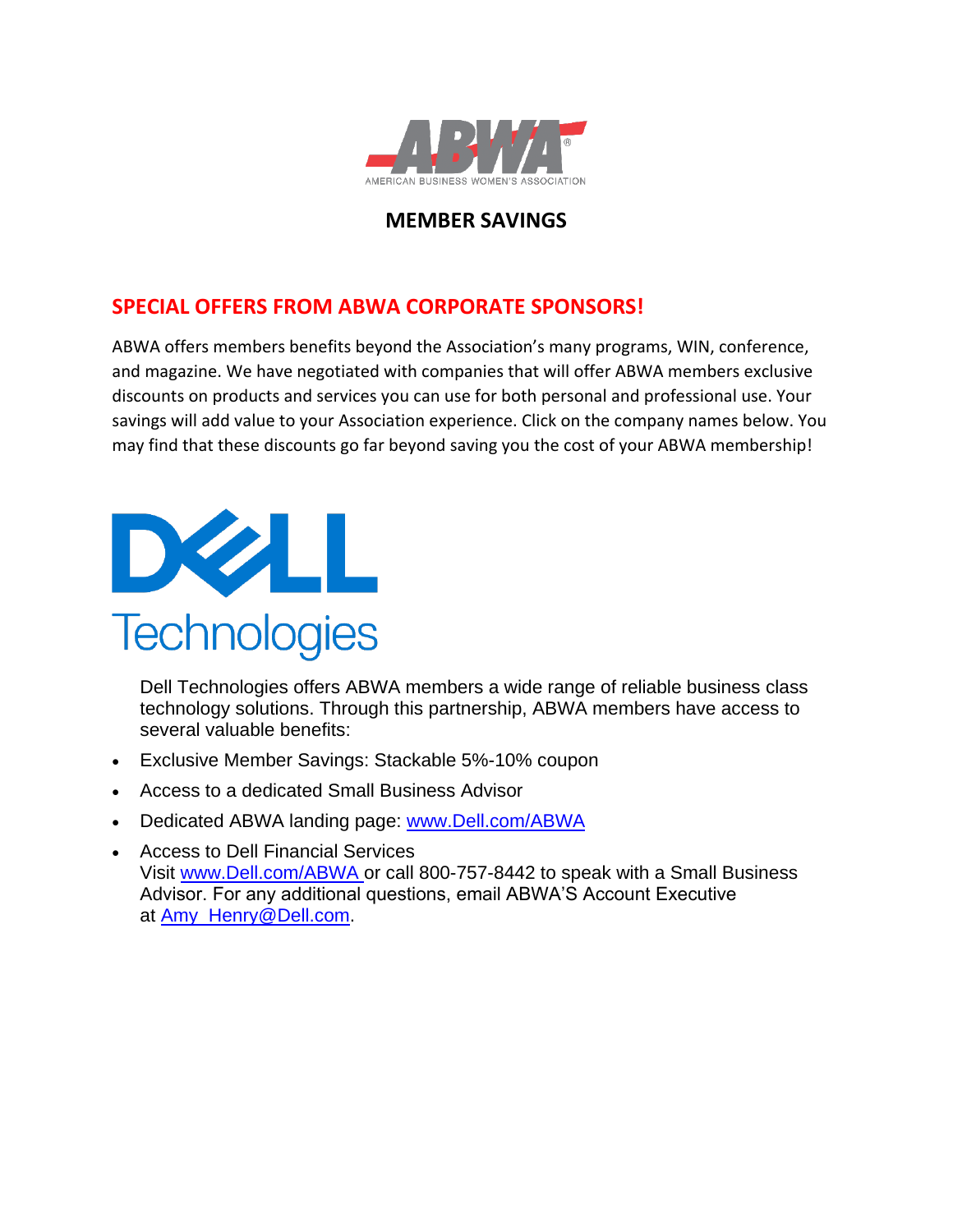

At Northcentral University, you'll have access to the tools you need to advance your education and leave a lasting legacy. Northcentral University was founded in 1996 with the goal of offering higher education to working professionals around the world. With no physical residency requirements and weekly start dates, NCU offers a rigorous, yet flexible academic experience designed to help passionate students achieve their goals. We're nonprofit and 100% online. Our classes are taught by faculty with doctoral degrees. Visit [ncu.edu/abwa](http://ncu.edu/abwa) to learn more about exclusive tuition discounts for ABWA members and read more about the 71 programs we currently offer.

# **biz**women THE BUSINESS JOURNALS

#### **American City Business Journals/BIZWOMEN.org**

American City Business Journals and the Bizwomen.com website offers women the latest news and in-depth features to help them advance in their careers and their businesses. Through their annual Mentoring Monday events held in 40 cities around the country, Bizwomen continues that mission, connecting women around the country in the interest of helping one another succeed.



It's a proven fact that readers make more money—a lot more! (Even in tough economic times.) Why? One reason is they have a constant flow of new ideas and strategies they can use to help their careers, their teams, and their companies. The problem is…who has time for all that reading? There is a solution: ABWA has teamed up with The Business Source to offer concise summaries of the latest business books. Each month you will learn best practices and powerful insights from leading-edge thinkers, industry experts and world-renowned business gurus…and the summaries take just 15 minutes to read! Please watch your email in the spring for a special 70% off promotion (a savings of \$91) on this powerful new program exclusively for ABWA members.